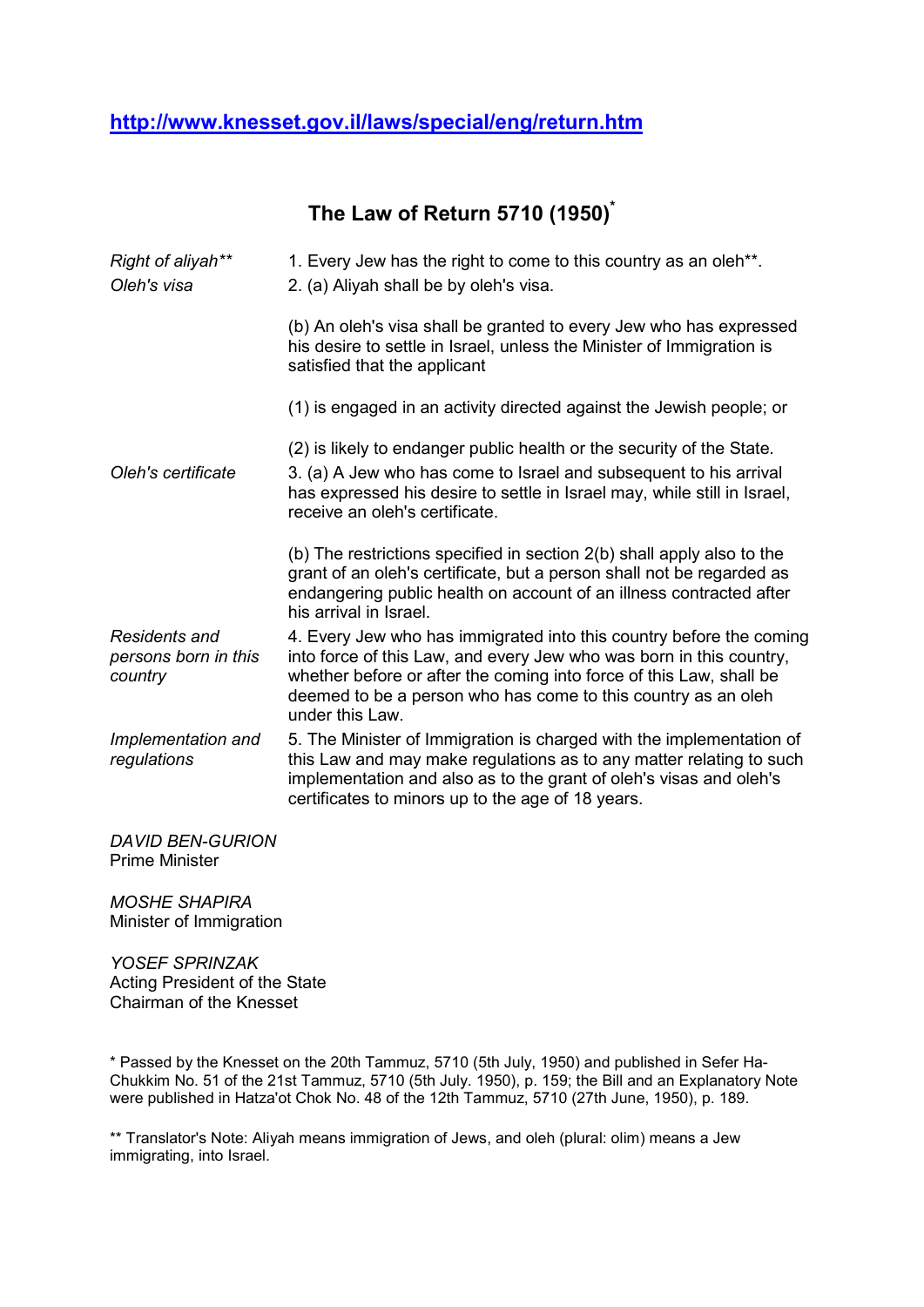## **Law of Return (Amendment 5714-1954)\***

| Amendment of<br>section 2(b)        | 1. In section 2 (b) of the Law of Return, 5710-1950** -                                                                                         |
|-------------------------------------|-------------------------------------------------------------------------------------------------------------------------------------------------|
|                                     | (1) the full stop at the end of paragraph (2) shall be replaced by a<br>semi-colon, and the word "or" shall be inserted thereafter;             |
|                                     | (2) the following paragraph shall be inserted after paragraph (2):                                                                              |
|                                     | "(3) is a person with a criminal past, likely to endanger public<br>welfare.".                                                                  |
| Amendment of<br>sections<br>2 and 5 | 2. In sections 2 and 5 of the Law, the words "the Minister of<br>Immigration" shall be replaced by the words "the Minister of the<br>Interior". |

*MOSHE SHARETT* Prime Minister

*YOSEF SERLIN* Minister of Health Acting Minister of the Interior

*YITZCHAK BEN-ZVI* President of the State

\* Passed by the Knesset on the 24th Av, 5714 (23rd August, 1954) and published in Sefer Ha-Chukkim No. 163 of the 3rd Elul, 5714 (1st September, 1954) p. 174; the Bill and an Explanatory Note were published in Hatza'ot Chok No. 192 of 5714, p. 88.

\*\* Sefer Ha-Chukkim No. 51 of 5710, p. 159, LSI vol. IV, 114.

## **Law of Return (Amendment No. 2) 5730-1970\***

| Addition of sections<br>4A<br>and 4B | 1. In the Law of Return, 5710-1950**, the following sections shall be<br>inserted after section 4:                                                                                                                                                                                                                                                                                                                           |
|--------------------------------------|------------------------------------------------------------------------------------------------------------------------------------------------------------------------------------------------------------------------------------------------------------------------------------------------------------------------------------------------------------------------------------------------------------------------------|
|                                      | "Rights of members of family                                                                                                                                                                                                                                                                                                                                                                                                 |
|                                      | 4A. (a) The rights of a Jew under this Law and the rights of an oleh<br>under the Nationality Law, 5712-1952***, as well as the rights of an<br>oleh under any other enactment, are also vested in a child and a<br>grandchild of a Jew, the spouse of a Jew, the spouse of a child of a<br>Jew and the spouse of a grandchild of a Jew, except for a person<br>who has been a Jew and has voluntarily changed his religion. |
|                                      | (b) It shall be immaterial whether or not a Jew by whose right a right                                                                                                                                                                                                                                                                                                                                                       |

under subsection (a) is claimed is still alive and whether or not he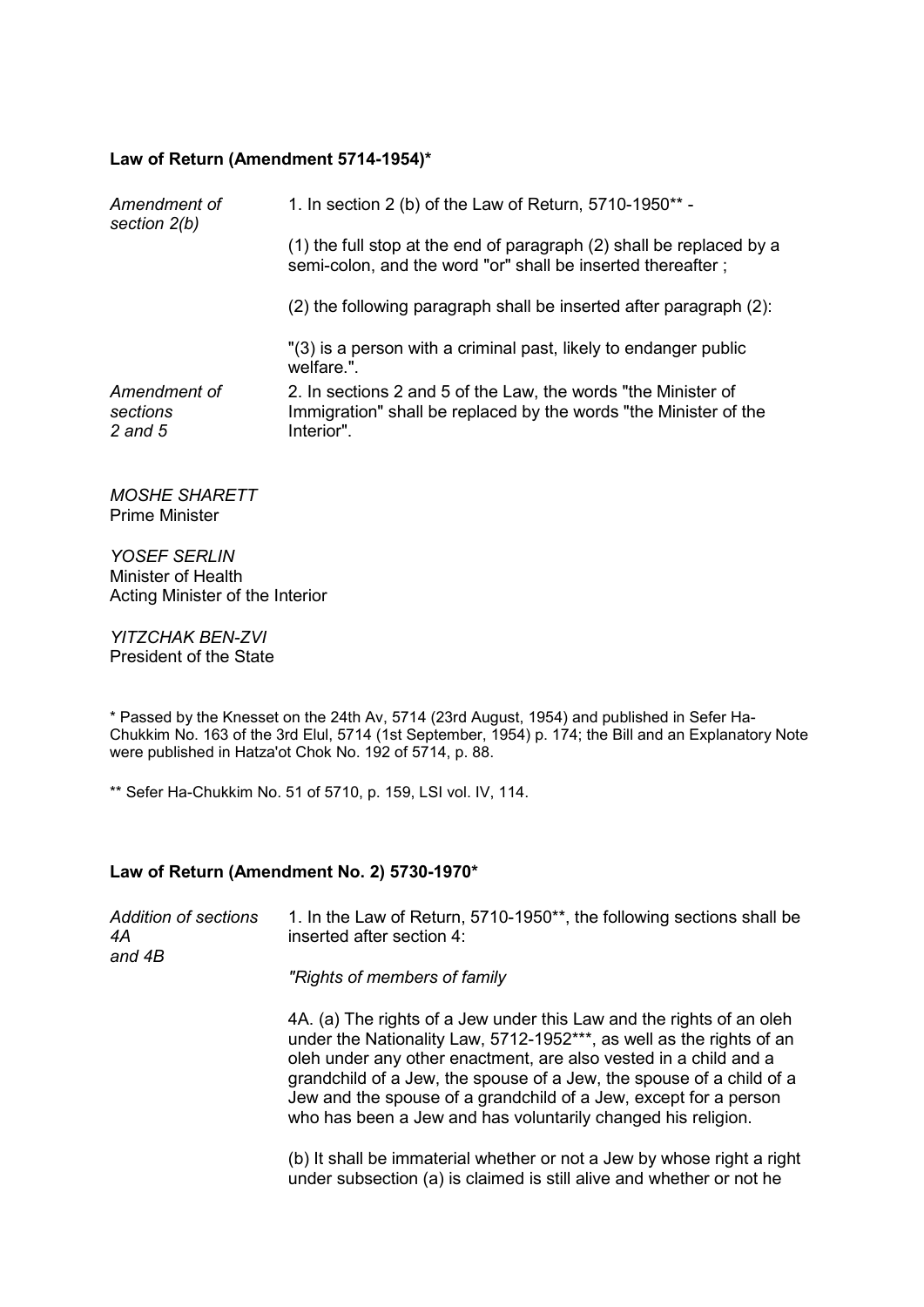has immigrated to Israel.

(c) The restrictions and conditions prescribed in respect of a Jew or an oleh by or under this Law or by the enactments referred to in subsection (a) shall also apply to a person who claims a right under subsection (a).

## *Definition*

4B. For the purposes of this Law, "Jew" means a person who was born of a Jewish mother or has become converted to Judaism and who is not a member of another religion."

Amendment of section 2. In section 5 of the Law of Return, 5710-1950, the following shall be *5* added at the end: "Regulations for the purposes of sections 4A and 4B require the approval of the Constitution, Legislation and Juridical Committee of the Knesset.".

*Amendment of the Population Registry Law, 5725-1965*

3. In the Population Registry Law, 5725-1965\*\*\*\*, the following section shall be inserted after section 3:

*"Power of registration and definition*

3A. (a) A person shall not be registered as a Jew by ethnic affiliation or religion if a notification under this Law or another entry in the Registry or a public document indicates that he is not a Jew, so long as the said notification, entry or document has not been controverted to the satisfaction of the Chief Registration Officer or so long as declaratory judgment of a competent court or tribunal has not otherwise determined.

(b) For the purposes of this Law and of any registration or document thereunder, "Jew" has the same meaning as in section 4B of the Law of Return, 5710-1950.

(c) This section shall not derogate from a registration effected before its coming into force.".

*GOLDA MEIR* Prime Minister Acting Minister of the Interior

*SHNEUR ZALMAN SHAZAR* President of the State

\* Passed by the Knesset on 2nd Adar Bet, 5730 (10th March, 1970) and published in Sefer Ha-Chukkim No. 586 of the 11th Adar Bet, 5730 (19th March, 1970), p. 34; the Bill and an Explanatory Note were published in Hatza'ot Chok No. 866 of 5730, p. 36.

\*\* Sefer Ha-Chukkim of 5710 p. 159 - LSI vol. IV, p. 114; Sefer Ha-Chukkim No. 5714, p. 174 - LSI vol. VIII, p. 144.

\*\*\* Sefer Ha-Chukkim of 5712, p. 146 ; LSI vol. VI, p. 50.